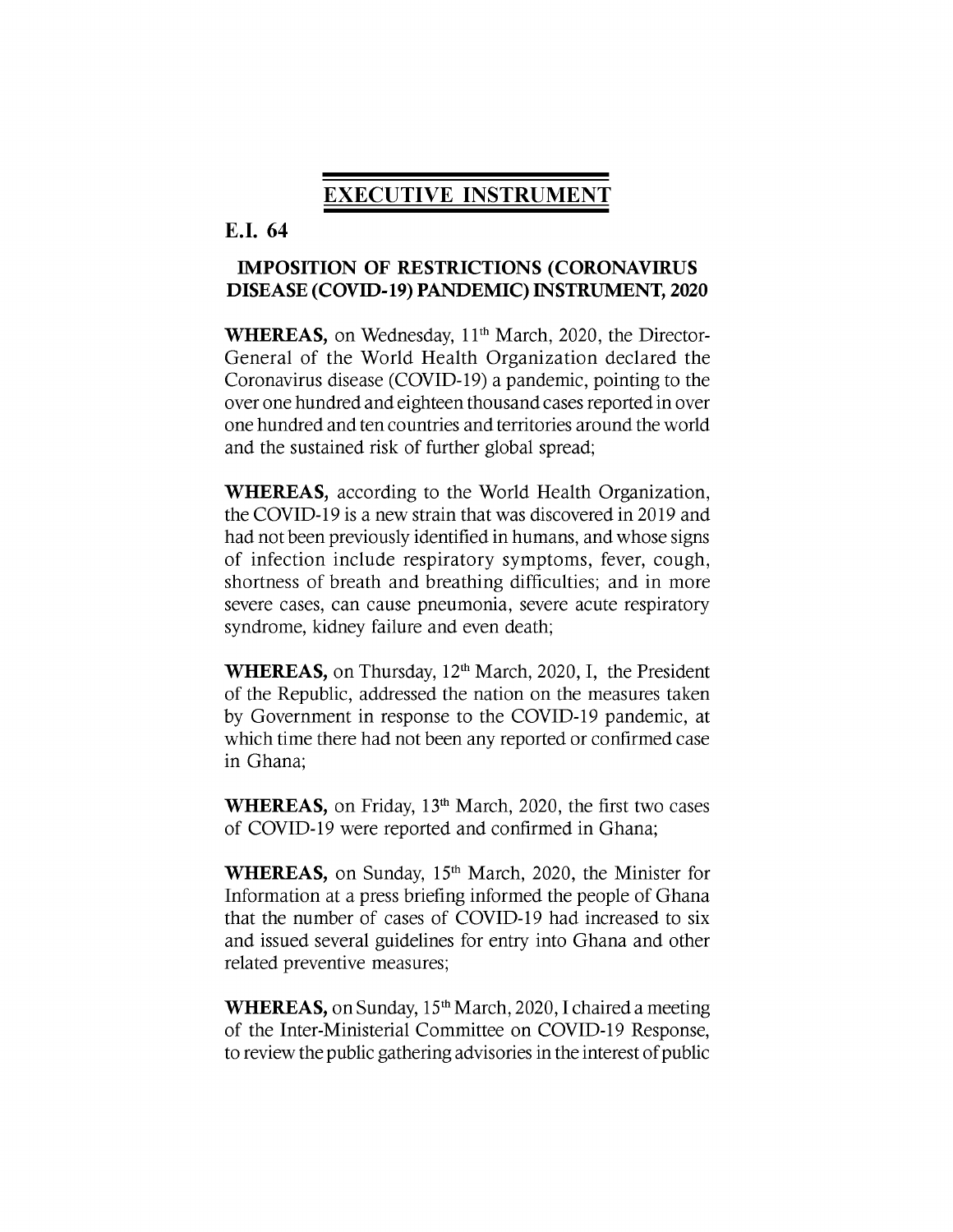safety and protection of all people living in Ghana, and, subsequent to that meeting, addressed the nation on the new protocols for public gatherings;

WHEREAS, on Saturday, 21<sup>st</sup> March, 2020, I chaired a meeting of the Inter-Ministerial Committee on COVID-19 Response, to review the country's position, and, subsequent to that meeting, addressed the nation on additional measures to stem the spread of the virus, and protect the lives of Ghanaians;

**WHEREAS,** the Minister for Health, having recognised the threat of COVID-19 to life and health and its potential to escalate and cause danger to the life and health of people living in Ghana, exercised the powers conferred on the Minister under sections 169 and 170 of the Public Health Act, 2012 (Act 851) and declared a public health emergency, pursuant to the Declaration of Public Health Emergency (Coronavirus COVID-19 Pandemic) Instrument, 2020 (E.I. 61); and

**WHEREAS,** in order to combat the COVID-19 pandemic and protect public health and public safety, I am satisfied that there exist circumstances which require the imposition of certain restrictions, pursuant to subsection (1) of section 3 of the Imposition of Restrictions Act, 2020 (Act 1012).

**NOW, THEREFORE,** in exercise of the power conferred on the President under subsection (1) of section 2 of the Imposition ofRestrictions Act, 2020 (Act 1012), this Instrument is made this 23rd day of March, 2020.

## **Imposition ofrestrictions**

- **1.** (1) There is imposed, by this Instrument, restrictions on *(a)* public gatherings, including
	- (i) conferences;
	- (ii) workshops;
	- (iii) funerals;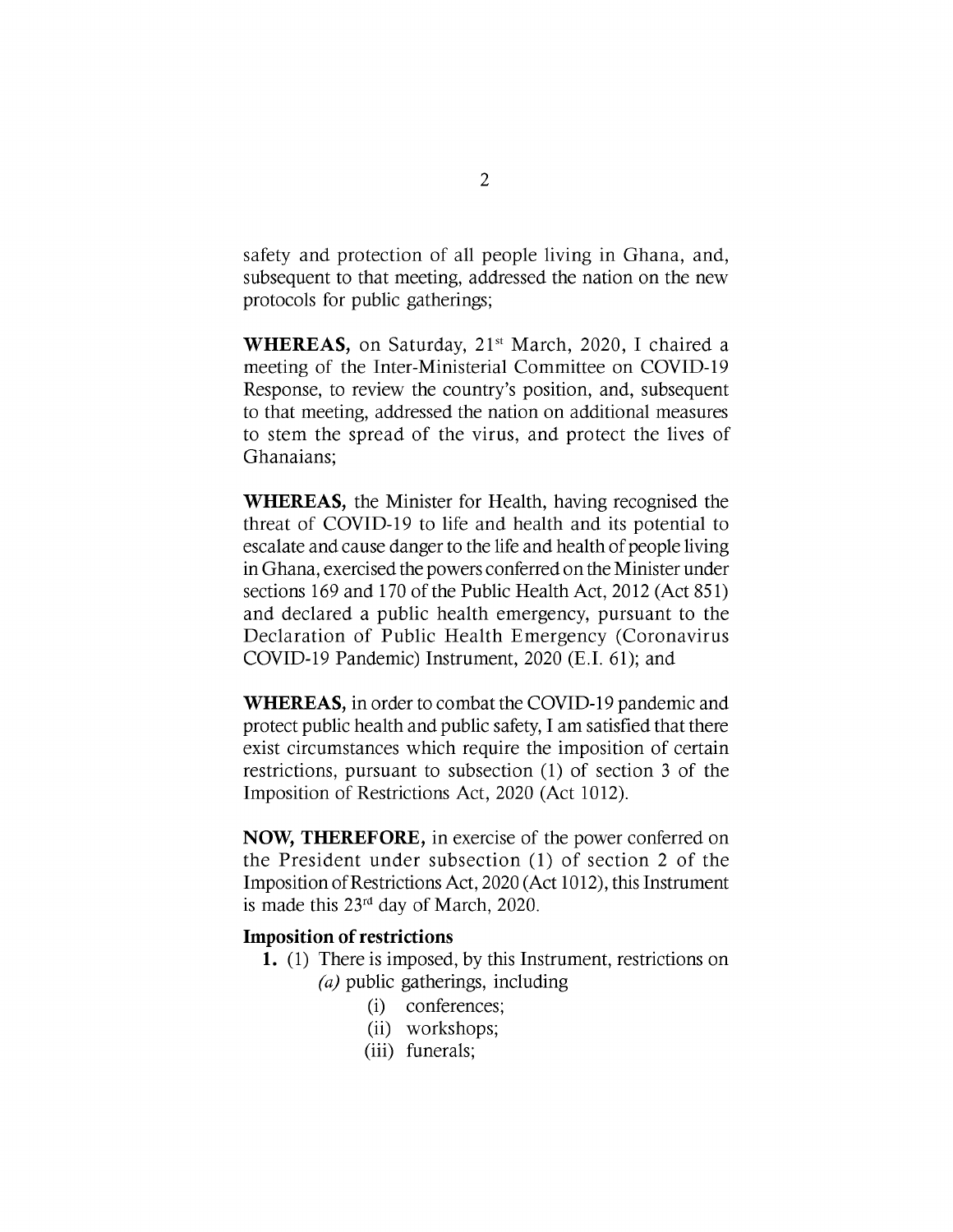- (iv) festivals;
- (v) political rallies;
- (vi) sporting events and sporting clubs;
- (vii) private parties and other social gatherings;
- (viii) night clubs, drinking spots and event centres; and
- (ix) religious activities in churches, mosques, shrines and at crusades, conventions, pilgrimages and other religious gatherings; and
- *(b)* travel to Ghana.

(2) All public gatherings set out in paragraph <sup>1</sup> (1) *(a)* have been suspended.

(3) Despite paragraph <sup>1</sup> (2), a private burial may be carried out with not more than twenty-five persons in attendance.

(4) All universities and other tertiary institutions, training institutions, senior high schools, basic schools, public and private schools, nurseries, crêches, and such other schools have been closed down.

 $(5)$  The Ministry of Education, in collaboration with the Ministry of Communications, may, as far as practicable, run distance learning programmes.

### **Duration ofrestriction**

**2.** A restriction imposed under paragraph <sup>1</sup> (1) *(a)* is for a period of three weeks, subject to paragraph 6.

### **Geographic areas**

**3.** This Instrument applies to the entire territory of Ghana.

#### **Exemptions**

**4.** (1) Paragraph <sup>1</sup> (1) *(a)* does not apply to the following facilities or establishments:

- *(a)* a service, manufacturing or industrial workplace;
- *(b)* a market;
- *(c)* an establishment in the nature of
	- (i) a supermarket;
	- (ii) a shopping mall;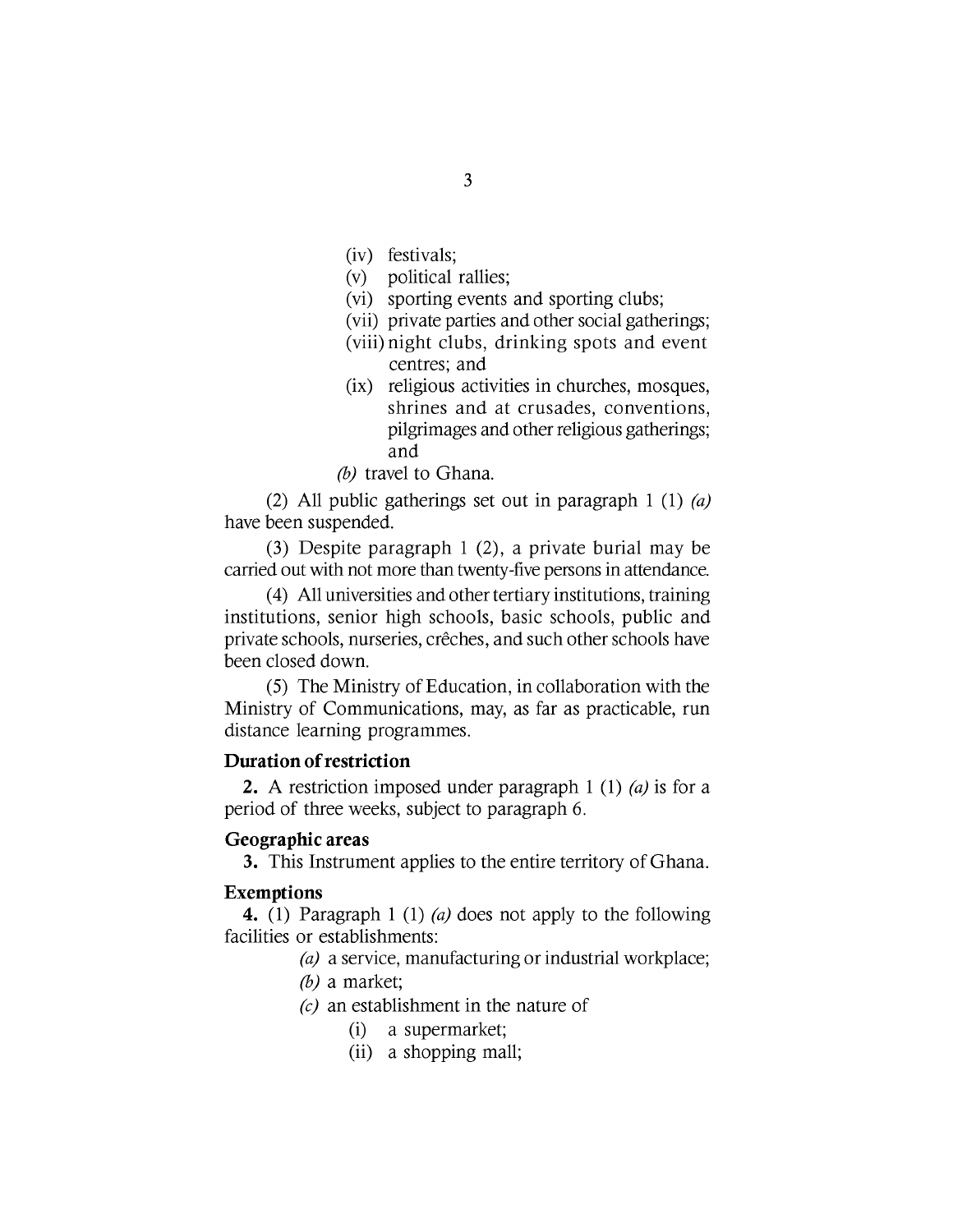- (iii) a restaurant;
- (iv) a hotel; or
- (v) a drinking spot;
- *(d)* the security services; and
- *(e)* essential services.

(2) Where there is an exemption under subparagraph  $(1)$ , there shall be

- (a) social distancing maintained between patrons and staff, and among staff of the facility or establishment; and
- *(b)* compliance with enhanced hygiene procedures, including the provision of running water and handwashing soap, alcohol-based hand sanitizers and disinfectants.

(3) The Ministry of Transportshall work with public and private commercial transport services to ensure enhanced hygienic conditions in all vehicles and terminals, by providing, among others, running water and hand washing soap, alcohol-based hand sanitizers and disinfectants.

(4) The Ministry of Local Government and Rural Development shall, in collaboration with the Metropolitan, Municipal and District Assemblies, co-ordinate measures to enhance conditions of hygiene in all markets.

# **Restrictions ontravel to Ghana**

**5.** (1) Further to paragraph <sup>1</sup> (1) (b), all borders of Ghana, by air, land and sea, are closed to human traffic for a period of two weeks, subject to paragraph 6.

(2) Any person who entered Ghana on  $21<sup>st</sup>$  or  $22<sup>nd</sup> March$ , 2020,

- *(a)* is subject to mandatory quarantine for a period of fourteen days and shall be tested for COVID-19, and
- *(b)* shall be taken to a designated medical isolation centre for treatment, where the result of the test is positive.

(3) Subparagraph (1) does not apply to the transportation of goods, supplies and cargo to Ghana.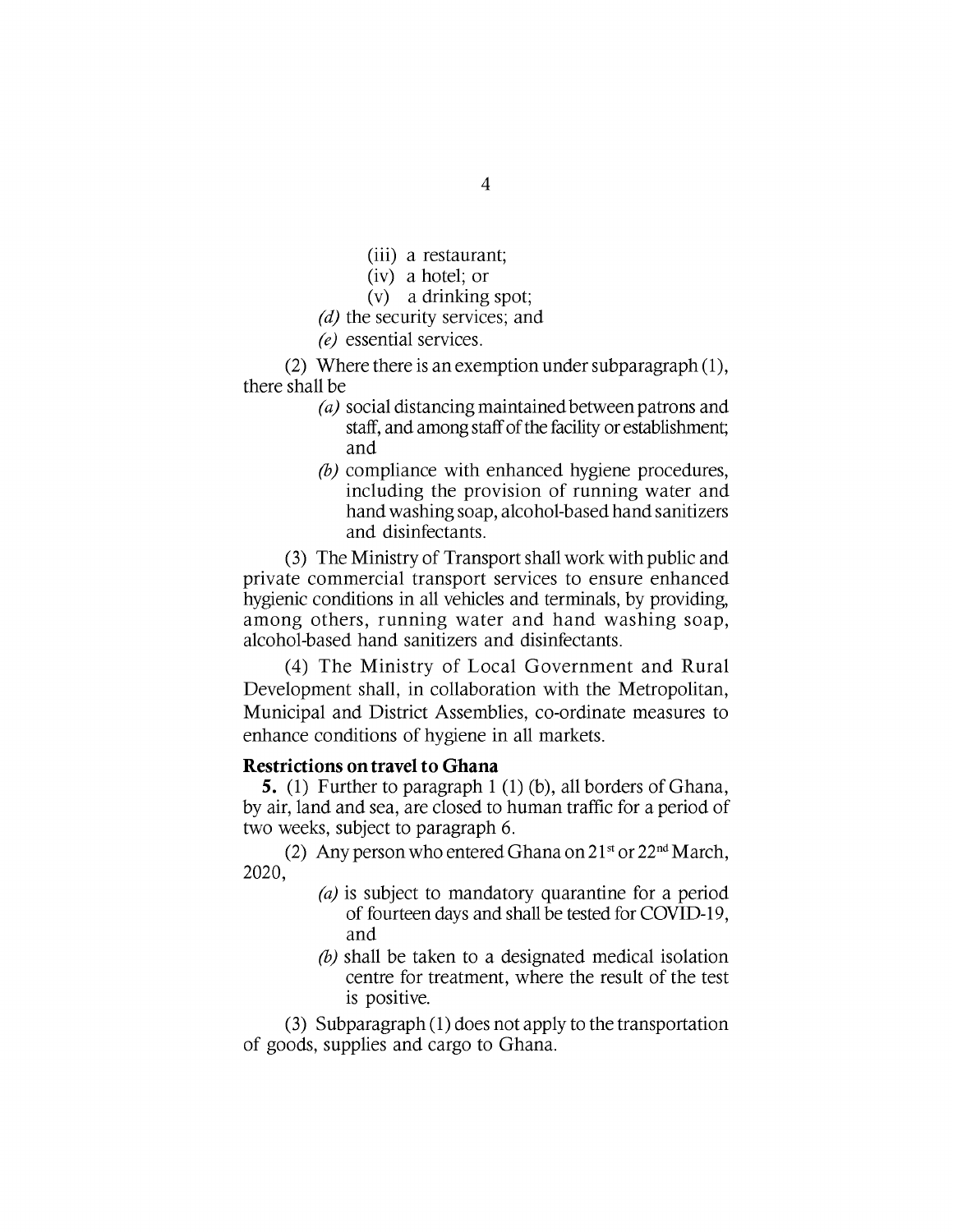(4) Any person who, prior to  $21<sup>st</sup>$  March, 2020, entered Ghana from a country that had recorded two hundred or more cases of COVID-19 shall undergo self-quarantine for a minimum of fourteen days, in accordance with the guidelines for self-quarantine.

(5) A person who is determined by the relevant health authorities to be unable to undergo satisfactory self-quarantine shall be put under mandatory quarantine by the relevant health authorities.

(6) A person who shows symptoms of COVID-19 during the period of self-quarantine shall be tested for COVID-19, and where the result of the test is positive, that person shall be taken to a designated medical isolation centre for treatment.

# **Review ofrestrictions**

**6.** Where the exigencies of the situation require, the duration of restriction specified under paragraph 2 and the restrictions on travel to Ghana under paragraph <sup>5</sup> may be varied in accordance with subsection (2) of section 4 of the Imposition of Restrictions Act, 2020 (Act 1012).

### **Interpretation**

- **7.** In this Instrument, unless the context otherwise requires, "communicable disease" means an illness caused by a specific infectious agent or its toxic products which arises through transmission of that agent or its products from an infected person, animal, or inanimate reservoir to a susceptible host, either directly or indirectly through an intermediate plant or animal host, vector, or the inanimate environment;
	- "epidemic" means the rapid spread of a disease, including Coronavirus disease (COVID-19), cholera, flu and other communicable diseases, among people;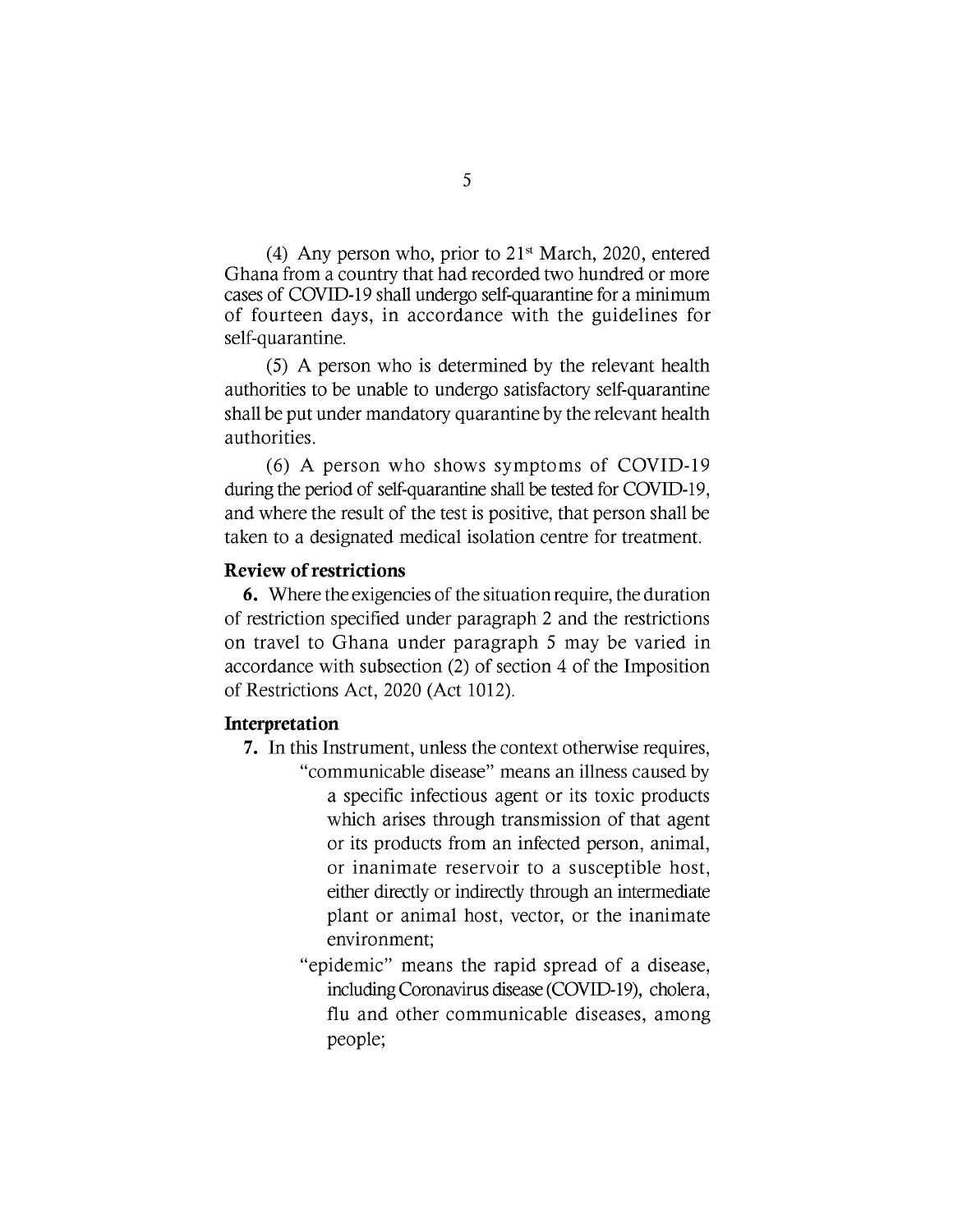"essential services" include

- *(a)* water supply services;
- *(b)* electricity supply services;
- *(c)* health and hospital services;
- *(d)* waste management services;
- *(e)* air traffic and civil aviation control services;
- *(f)* meteorological services;
- *(g)* fire services;
- *(h)* air transport services;
- *(i)* supply and distribution of fuels;
- *(j)* telecommunications services; and
- *(k)* public and private commercial transport services;

"security services" mean

- *(a)* the internal and external intelligence agencies referred to under the Securities and Intelligence Agencies Act, 1996 (Act 526);
- *(b)* the Police Service;
- *(c)* the Armed Forces;
- *(d)* the Prisons Service;
- *(e)* the Immigration Service;
- *(f)* the National Fire Service; and
- *(g)* the Customs Division of the Ghana Revenue Authority; and
- "social distancing" includes maintaining a physical distance of one metre away from a person or avoiding direct contact with a person or object in a public place during an epidemic, to minimise exposure and reduce the transmission of infection and covers the following measures: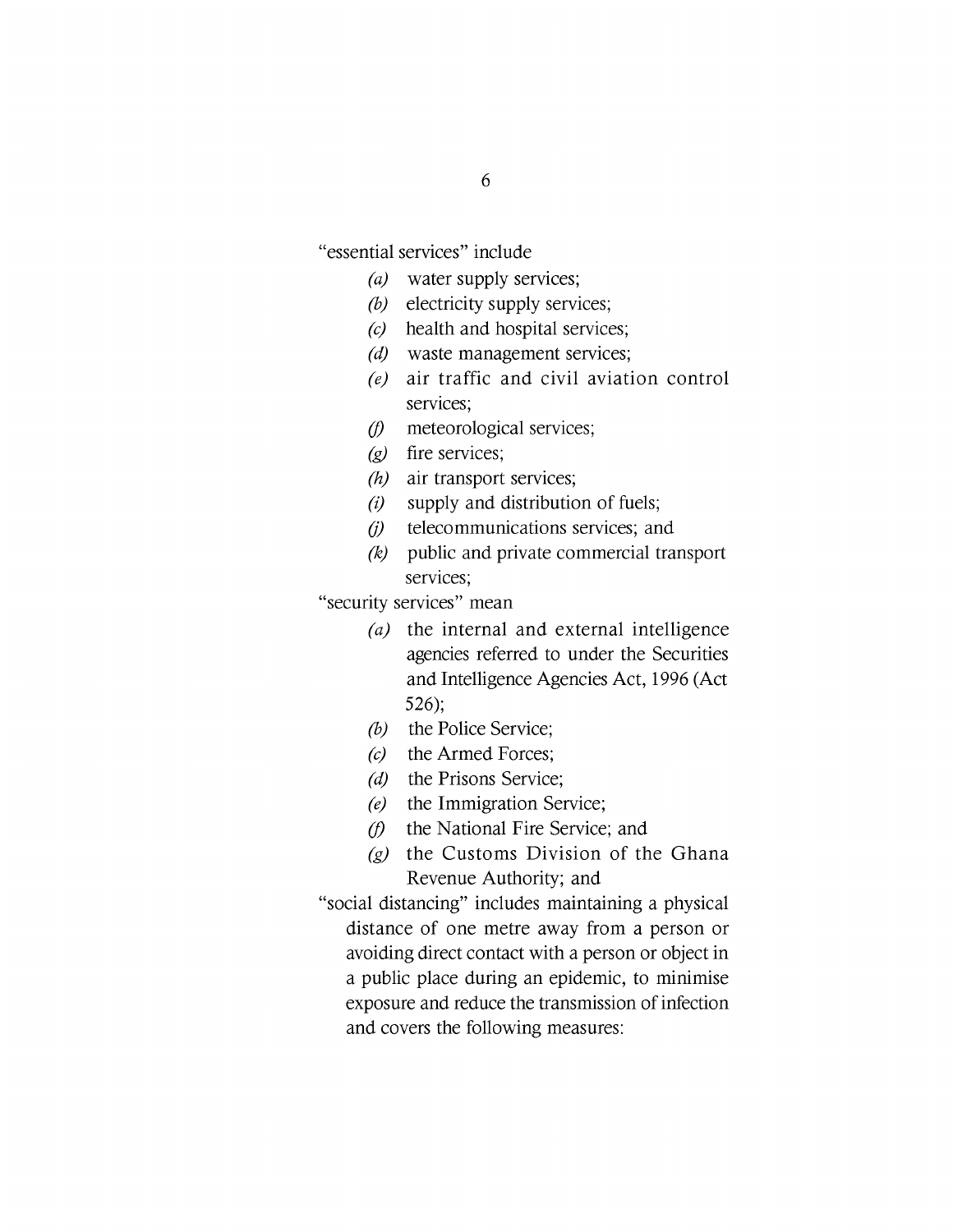- *(a)* mandatory quarantine;
- *(b)* self-isolation;
- *(c)* protective self-separation; and
- *(d)* voluntary avoidance of crowded places.

# **NANA ADDO DANKWA AKUFO-ADDO**

*President ofthe Republic ofGhana*

Date of *Gazette* notification: 23<sup>rd</sup> March, 2020.